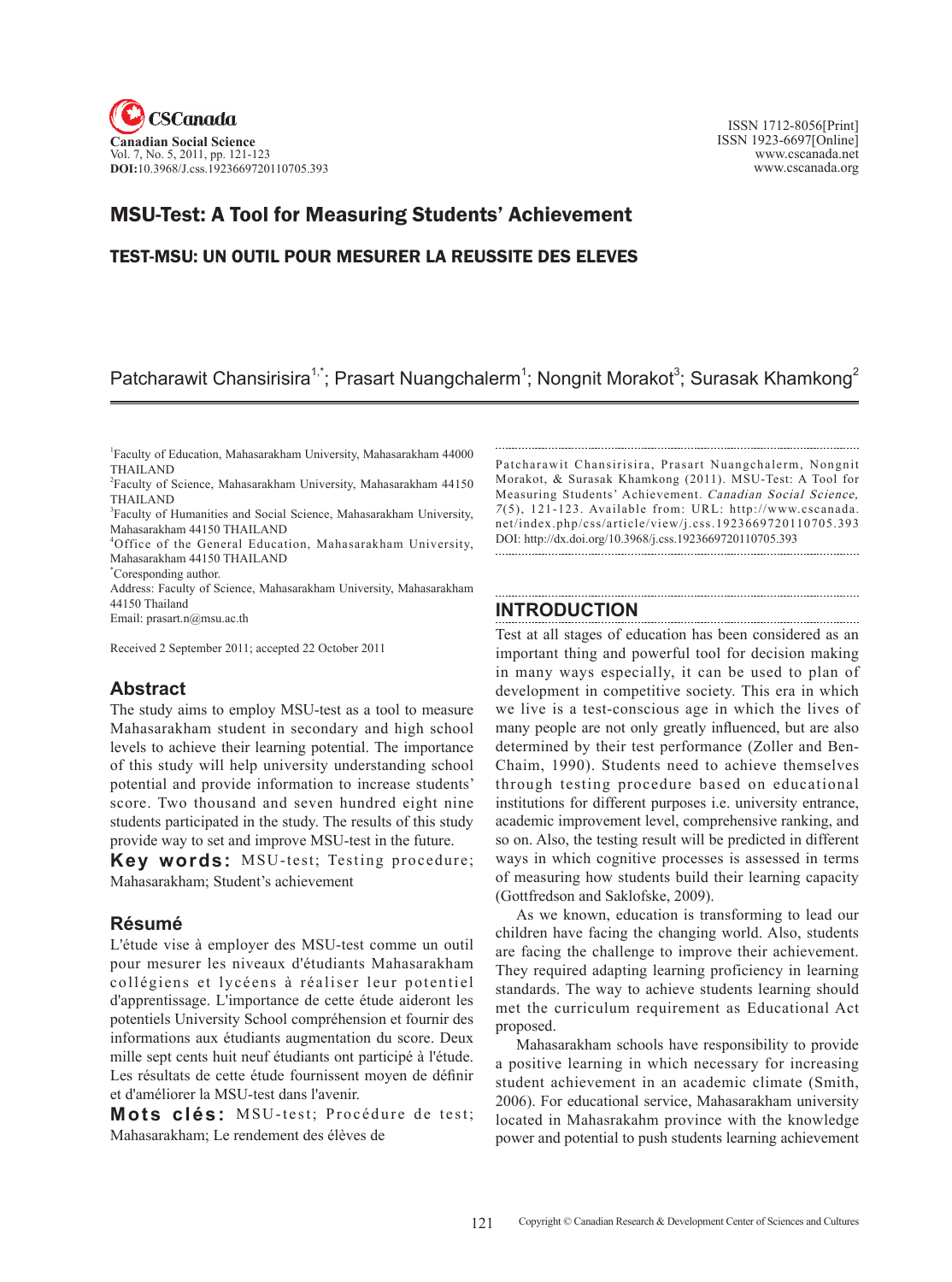in provincial service may be able to understand the influence of culture on measurable outcomes, which is important for increasing student achievement. In this case, Mahasarakham university tries to set MSU-test measuring how students in Mahasarakham province success their learning potential. The result of the testing will be used for answering level of what student achieve them.

The study aim to employ MSU-test as a tool to measure learning potential of ninth grade students in Mahasarakham province and to promote teaching and learning skills for lower secondary schools in Mahasarakham province. The importance of this study will help university understanding school potential and provide information to increase students' score.

#### **1. MEASURING STRATEGY**

Office of the General Education, Mahasarakham University took action in measuring students' potential learning based on assumption, students can do learning learner by providing high potential of learning as well. MSU-Test was first launched in academic year 2009, also in academic year 2010 the testing procedure was followed based on problem analysis and recommendations about measuring process in lower secondary level. The participated students in the potential measuring to achieve learning score were studying in Mahasarakham's school location. The testing procedure was allowed ninth grade students to measure their learning potentials through 8 measuring school centers - Sarakhampittayakom, Borabuwittayakarn, Payakkabhumwittayakarn, Wapeepatum, Nachukpittayasarn, Kosumwittayasarn, Chiangyuenpittayakom, and Mahasarakham university.

| Table 2 |  |  |                                                |
|---------|--|--|------------------------------------------------|
|         |  |  | <b>Ninth Grade Score by Subject Categories</b> |

Two thousand and seven hundred eighty nine students had registered and participated in their potential measuring (Table 1).

#### **Table 1 Students' Categories in 2nd MSU-Test**

| Measuring school center | Number of<br>participated school | students |
|-------------------------|----------------------------------|----------|
| Mahasarakham University | 11                               | 453      |
| Sarakhampittayakom      | 11                               | 502      |
| Borabuwittayakarn       | 9                                | 436      |
| Wapeepatum              | 8                                | 534      |
| Payakabhumwittayakarn   | 3                                | 139      |
| Nachukpittayasarn       | 5                                | 369      |
| Kosumwittayasarn        | 5                                | 64       |
| Chiangyuenpittayakom    | 4                                | 292      |
| Total                   |                                  | 2,789    |

Fifty six schools allowed their students to participate in process to measure learning potentials through 8 measuring school centers. Wapeepatum and Sarakhampittayakom schools were the highest number of students. While Kosumwittaysarn school had 64 students participated, it was less participated students in all measuring school centers.

#### **1.1 Measured Score of Ninth Grade Students**

The score of  $9<sup>th</sup>$  grade students were measured and reported by subject category: Thai and mathematics, health education and career and work, social studies, and English. Also, that is, school can be divided into two groups for analyzing result of teaching and learning processes in terms of differences between demonstration school and non-demonstration school. Score was compared and be shown in both first and second test (Table 2).

| School        | Subject                                | Full score |          | First test |        | Second test |        |        |  |
|---------------|----------------------------------------|------------|----------|------------|--------|-------------|--------|--------|--|
|               |                                        |            | Min      | Max        | Mean   | Min         | Max    | Mean   |  |
| Demonstration | Thai and Mathematics                   | 200        | 33       | 62         | 43.32  | 9.99        | 92     | 55.38  |  |
|               | Health education and Career and work   | 300        | 85       | 145        | 84.68  | 72.50       | 217.50 | 177 04 |  |
|               | Social studies                         | 200        | 27       | 64         | 44.00  | 12          | 85     | 50.13  |  |
|               | English                                | 100        | 20       | 29         | 21.87  | 12.50       | 97.50  | 53.11  |  |
|               | Non-demonstration Thai and Mathematics | 200        | 10       | 126        | 69.17  | $\Omega$    | 89.91  | 47.34  |  |
|               | Health education and Career and work   | 300        | 45       | 230        | 155.84 | 47.50       | 225    | 146.30 |  |
|               | Social studies                         | 200        | 20       | 124        | 72.75  | 7.50        | 82.50  | 34.55  |  |
|               | English                                | 100        | $\Omega$ |            | 33.04  | 2.50        | 77.50  | 29.57  |  |

The data showed that non-demonstration schools group had mean score in four subject areas higher than those demonstration school in the  $1<sup>st</sup>$  round of test. But, the 2nd round of test had mean score seem to be different. Demonstration school had mean score in four subjects higher than those first test, and also non-demonstration school score had lower mean score in all subject. Moreover, mean score between first and second test pointed that mean score of all subject in demonstration school tend to be increased, but non-demonstration school seem to be decreased.

#### **1.2 Measured Score of Twelfth Grade Students**

The score of 12th grade students were measured and reported by subject category: social studies, mathematics, English, Thai, science, and health education, physical education, and art education. Score was compared and be shown in both first and second test (Table 3 and 4).